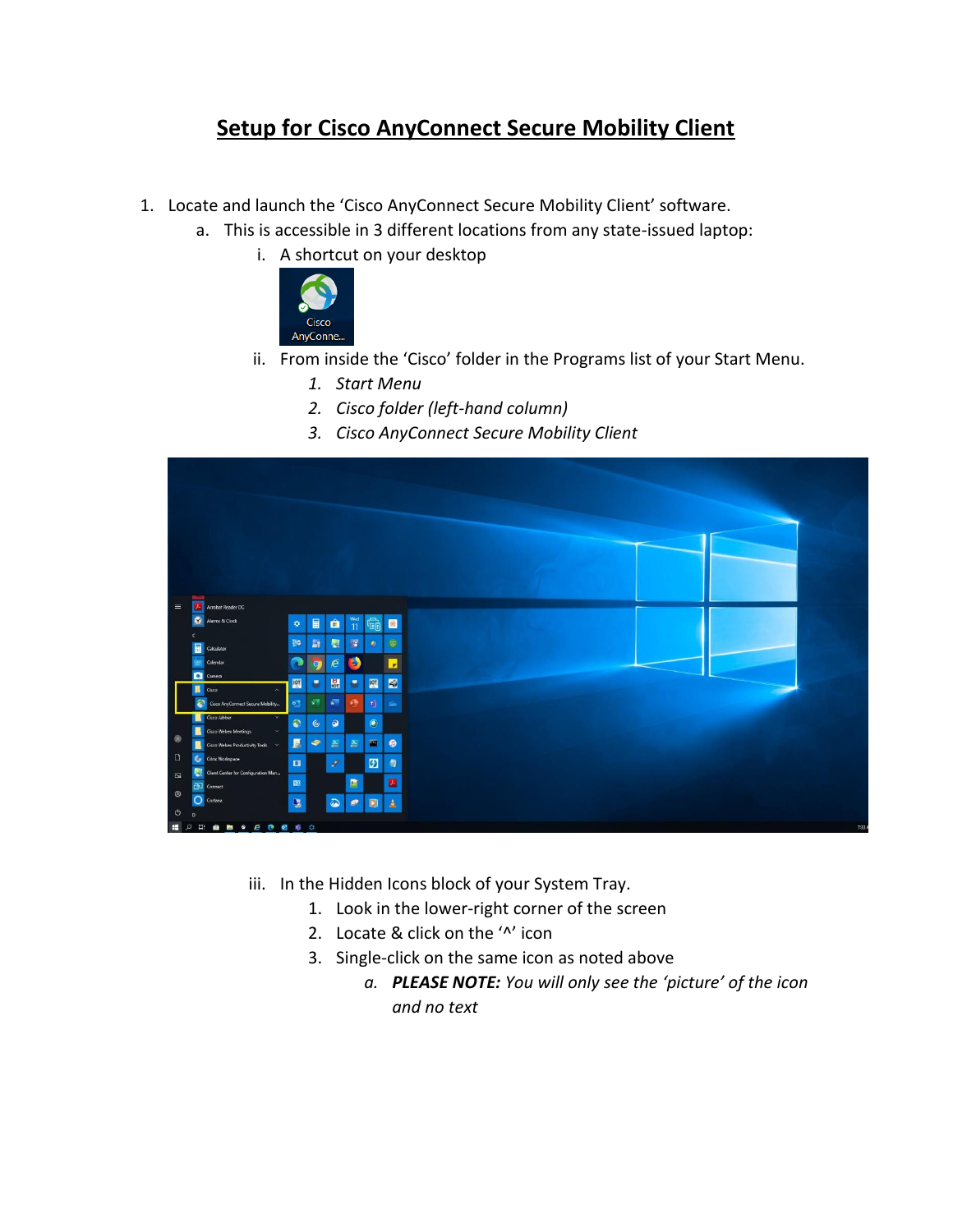

- 2. Once you launch the app, enter the following address on the 'Ready to connect' screen and press 'Connect.'
	- **a. vpn.iot.in.gov**

| Ņ<br>o.<br>ne | Cisco AnyConnect Secure Mobility Client<br>VPN:<br>m<br>Ready to connect.<br>vpn.iot.in.gov | $\Box$<br>×<br>Connect<br>$\checkmark$                 |
|---------------|---------------------------------------------------------------------------------------------|--------------------------------------------------------|
|               | $\phi$ $\odot$                                                                              | $\frac{1}{2}$                                          |
|               |                                                                                             |                                                        |
|               |                                                                                             | 8:00 AM<br>d <sup>R</sup> へ ● 雪 ロ dx<br>見<br>3/11/2020 |

- 3. In the box that opens, enter the following:
	- a. Username: \*domain\*\\*username for your 'standard' account\*
	- b. Password: \*network password for your 'standard' account\*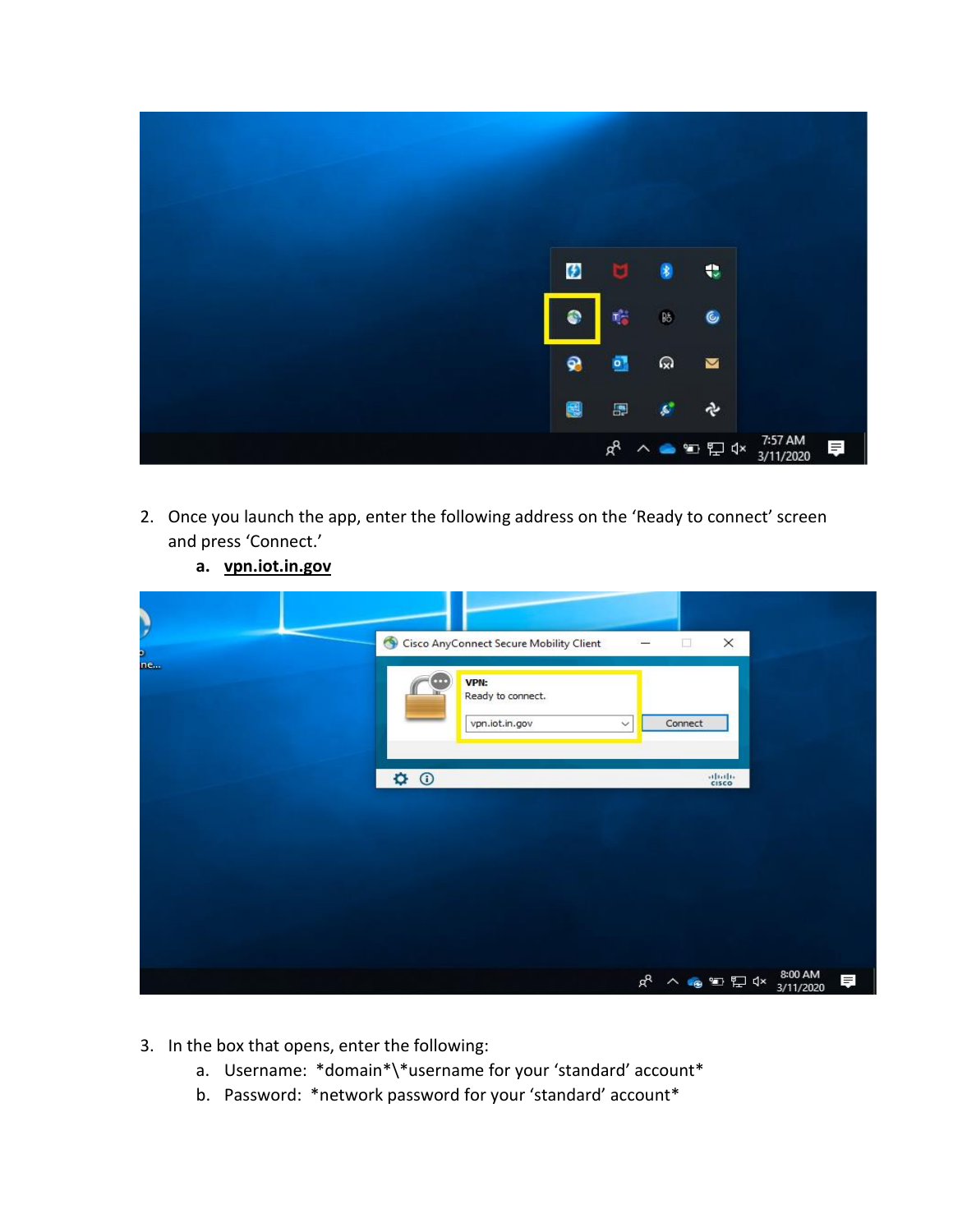|                        | Please enter your username and password. |        | Cisco AnyConnect Secure Mobility Client |                                                  |  |  |         | × |
|------------------------|------------------------------------------|--------|-----------------------------------------|--------------------------------------------------|--|--|---------|---|
| Username:<br>Password: | isd-nt\JeScott<br>                       |        |                                         | VPN:<br>Please enter your username and password. |  |  |         |   |
|                        | OK                                       | Cancel |                                         | vpn.iot.in.gov                                   |  |  | Connect |   |

*PLEASE NOTE: Your \*domain\* usually appears below your credential box when you first go to login every morning.*

4. Press 'OK'

|                                          | Cisco AnyConnect   vpn.iot.in.gov |        | × |                                         |                                                  |  |  |         |                        |  |
|------------------------------------------|-----------------------------------|--------|---|-----------------------------------------|--------------------------------------------------|--|--|---------|------------------------|--|
| Please enter your username and password. |                                   |        |   | Cisco AnyConnect Secure Mobility Client |                                                  |  |  |         |                        |  |
| Username:<br>Password:                   | isd-nt\JeScott<br>************    |        |   |                                         | VPN:<br>Please enter your username and password. |  |  |         |                        |  |
|                                          | OK                                | Cancel |   |                                         | vpn.iot.in.gov                                   |  |  | Connect |                        |  |
|                                          |                                   |        |   | $^\copyright$                           |                                                  |  |  |         | aboth.<br><b>CISCO</b> |  |

- 5. That prompts your Multi-Factor Authentication (MFA) communication contact. This is based on what you previously established when registering for the Self-Service Password Manager (MFA/SSPR).
- 6. Once you complete your MFA, click on 'Accept' on the box that appears.